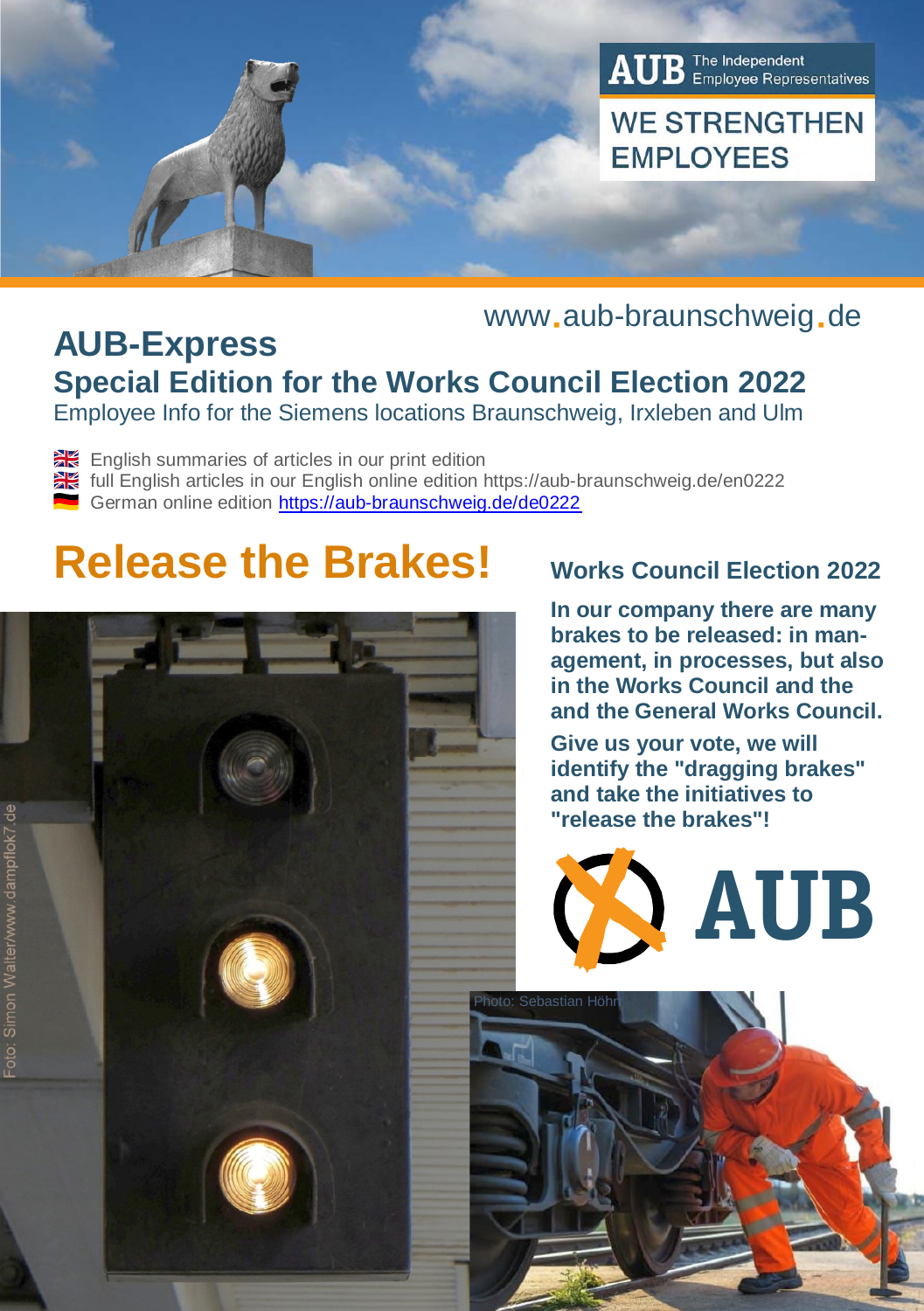Dear Colleagues,

you may be wondering what the two white signal lights on our cover picture mean. They show a brake test signal that is currently signaling the command "release brake" to a locomotive driver with the signal term Zp 7. Now, a so-called "brake appointee" (formerly "brake officer") has to check along the entire train whether the brake shoes on all wheels have been properly released. In the previous step, "Apply brake" had already been signaled with Zp 6 and checked in the same way. If both steps were successful, this is signaled to the driver with Zp 8 "Brake OK". In passenger service with modern trains, the brake tests are now largely automated, but in operation with old rolling stock or in freight service, this manual form is still common practice.

We have chosen the motto **"Release the Brakes"** for this edition of our AUB Express. We did this because our daily work routine could become more employee-friendly (and at the same time more productive) in many aspects if our company were more willing to remove unnecessary obstacles and restrictions in our processes. The "dragging brakes" and efficient

countermeasures are usually well known, and have not infrequently even been submitted as 3i proposals. Nevertheless, the company often does not consistently follow up on the "dragging brakes", ignores them or even partly drags them out. The reasons for this are complex: lack of insight by decision-makers into user concerns, lack of clarity and divergences in responsibilities and financing, and not infrequently excessive thriftiness. Yet the damaging effects of "dragging brakes" are largely the same in real rail operations and figuratively in everyday working life: Waste of energy, wear and destruction up to possible fires (burn-out).



We therefore demand regular "brake tests" and consistent elimination of "dragging brakes" in our everyday work. If, when assessing a "disinhibiting" measure, final profitability doubts cannot be dispelled, the new benevolent decision-making principle must be "When in doubt, go for the measure"! With every brake released, the company can improve the atmosphere in the workforce. A good atmosphere always has a self-reinforcing effect - and so does a bad one. And don't forget: With the railroad one would not drive off with dragging brakes at all, let alone at maximum speed, and expect punctuality!

**Give us your vote in the 2022 works council election - we will put our energy, competence and heart and soul into ensuring that unnecessary brakes are released everywhere in the company!**

Your AUB Group Braunschweig

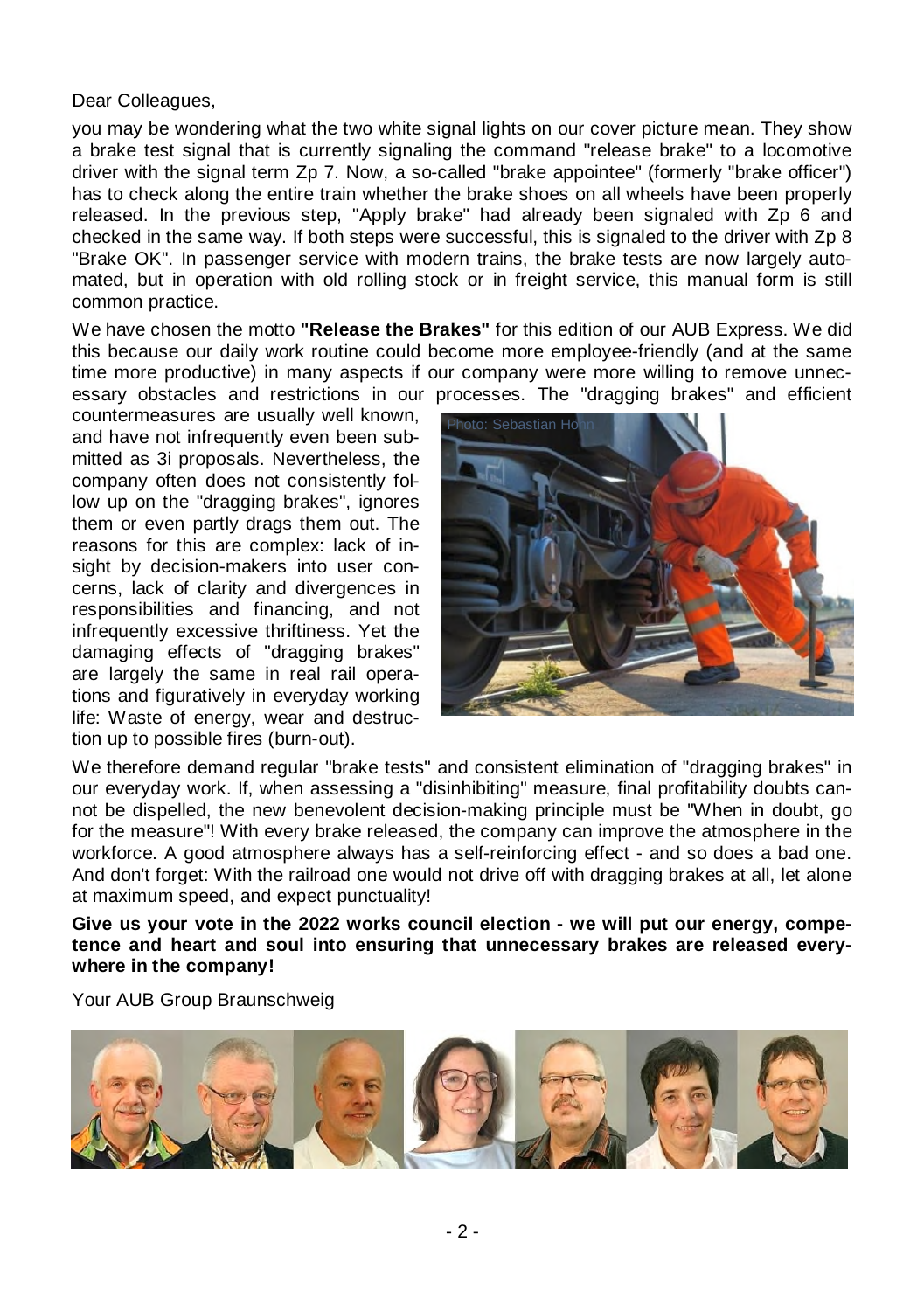### **What you can read in this issue:**

| "Labor Law Guide" now available in English 3 |   |   |
|----------------------------------------------|---|---|
| Corona bonus 2021?                           |   |   |
| Our location must become climate-proof       | 4 |   |
| Why AUB?                                     | 5 | F |
| "Release the brakes" with the AUB            | 6 | n |
|                                              |   |   |

### § § § § § § § § § §

### **Our "Labor Law Guide" now available in English**

Our 2022 location guide and annual calendar has been eagerly awaited by many and has now been distributed. As always, in addition to the detailed calendar section, you will find lots of information about the site, a site map, contacts, phone numbers and our tried and tested "Brief Labor Law Guide". If you have not received a copy, please contact your AUB works council members.



Unfortunately, for reasons of effort and cost, we are not able to offer our non-Germanspeaking colleagues a complete English version of the calendar. But in order to be able to offer this group of colleagues a little added value at the turn of the year, we have now at

| Old white men?                             |    |  |  |
|--------------------------------------------|----|--|--|
| Home Office: Co-determination undermined 9 |    |  |  |
| We're running it into the ground           | 11 |  |  |
| Participatory action "Release the brakes   | 12 |  |  |
| mfG ESG-KPI-DEGREE • <del>√</del> A        | 12 |  |  |

least translated our "Brief Labor Law Guide" into English and published it at the address https://aub-braunschweig.de/brief\_guide\_german\_labor\_law.php

Please draw the attention of potential interested parties to this in your environment. Making basic labor law knowledge available to all parts of the workforce without foreign language obstacles is undoubtedly also a contribution to "Release the Brakes!"



### $\ddot{a}$  $\ddot{a}$  $\ddot{a}$  $\ddot{a}$  $\ddot{a}$  $\ddot{a}$  $\ddot{a}$   $\ddot{a}$

### **Corona bonus 2021?**

In fiscal year 2021, employees again gave their best under Corona conditions: Goals were more than met, profits and sales exceeded all expectations. Thank you to everyone at the site (especially in production) who continues to excel under difficult conditions and maintain our ability to deliver! Thanks to all employees in the Home Office, who now become aware of the financial impact of Home Office in their annual energy bills and continue to do their work with high motivation despite, for example, cramped work surroundings and other adversities!

Siemens AG shareholders will be handsomely rewarded for their loyalty in fiscal 2021: The dividend will be increased by a whopping 15% to 4 EUR per share, which means a profit payout of around 3.2 billion EUR (+400 million EUR compared to the previous year).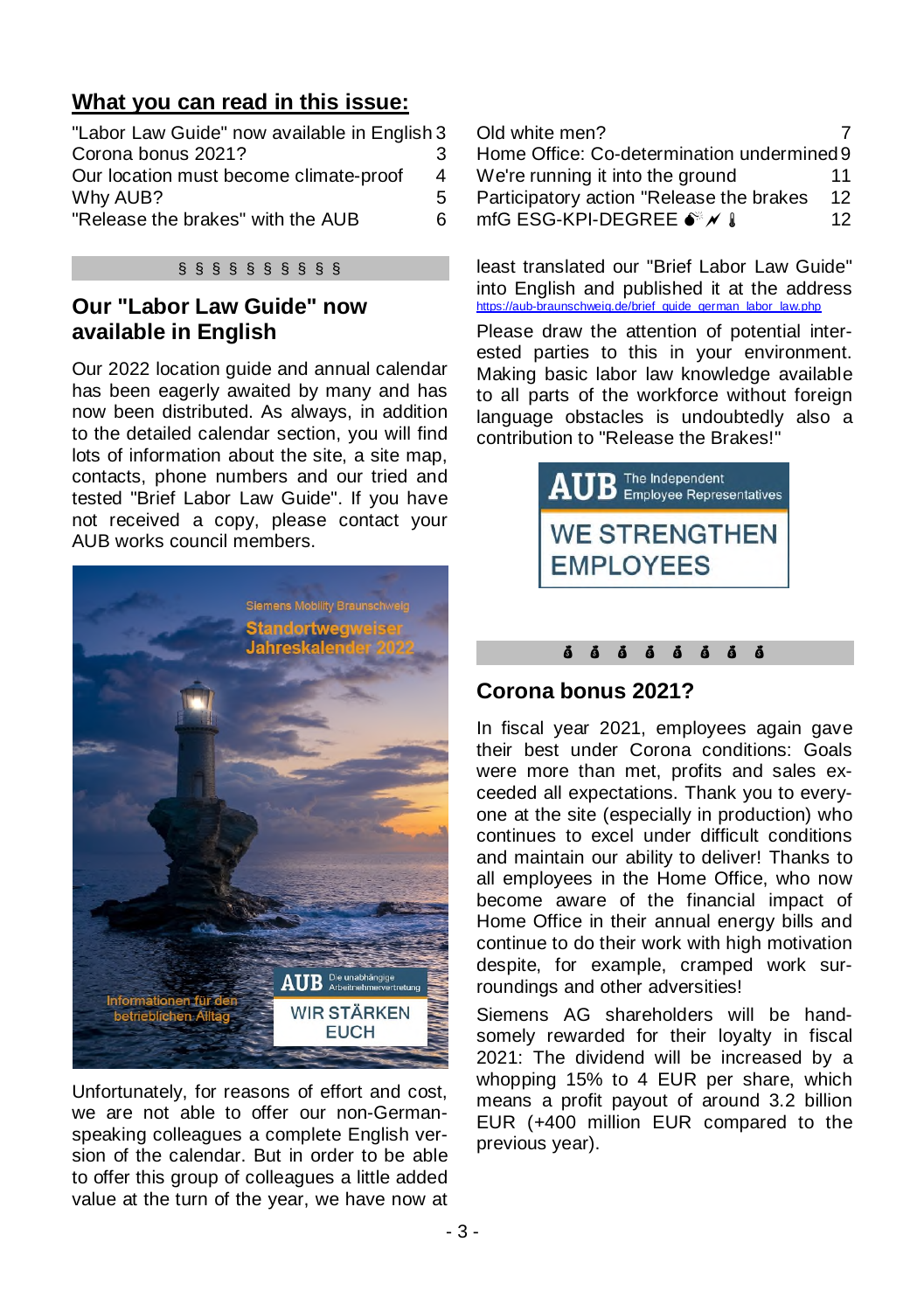

Immediately after the end of the fiscal year, we broadcast through various channels our demand that all employees be paid a special Corona bonus, similar to last year, in recognition and compensation for their additional financial, psychological and other burdens. With a bonus of 1,000 EUR, for example, this would mean in Germany only around 80 million EUR paid out from profits to employees. Our demand has been studiously ignored so far; here, too, it would only be fair and overdue to "release the brake!"



### 8888888

### **Our location must become climateproof**

This was the title of one of our articles in the AUB Express of October 2021 (https://aubbraunschweig.de/de1021). In it, we call for greening and forestation of our site so that tolerable temperatures can be ensured at the

workplaces in future hot spells. In it, we also call for the implementation of "sponge city" measures to prevent water from running into our buildings in future heavy rain events as it did last summer.



Forestation proposal AUB-Express 02/2020

The measures we propose are largely without alternative. However, anyone who believes that we are preaching to the choir will be proved wrong, because instead of rolling up the sleeves and getting down to business, management is unfortunately once again giving the impression that they are delaying and sitting it out. Whether this is the result of calculation, ignorance or incompetence, we cannot say with absolute certainty.

In any case, nothing has been done about this so far. However, we have noticed that some managers are stubbornly putting our proposals in the "biodiversity promotion" drawer. That is why we want to make it clear here: Promoting biodiversity is a positive side effect of the measures we are calling for, but it is only a minor side effect and certainly not one that is obligatory for employers: Whether our wild bee hotel at the fire extinguishing pond is home to twenty species of wild bees instead of ten in the future - that would be promoting biodiversity - can be of little concern to a commercial enterprise. On the other hand, an employer cannot be indifferent to whether he can ensure the maximum permissible temperature of 35°C (95°F) at the workplaces according to the Workplace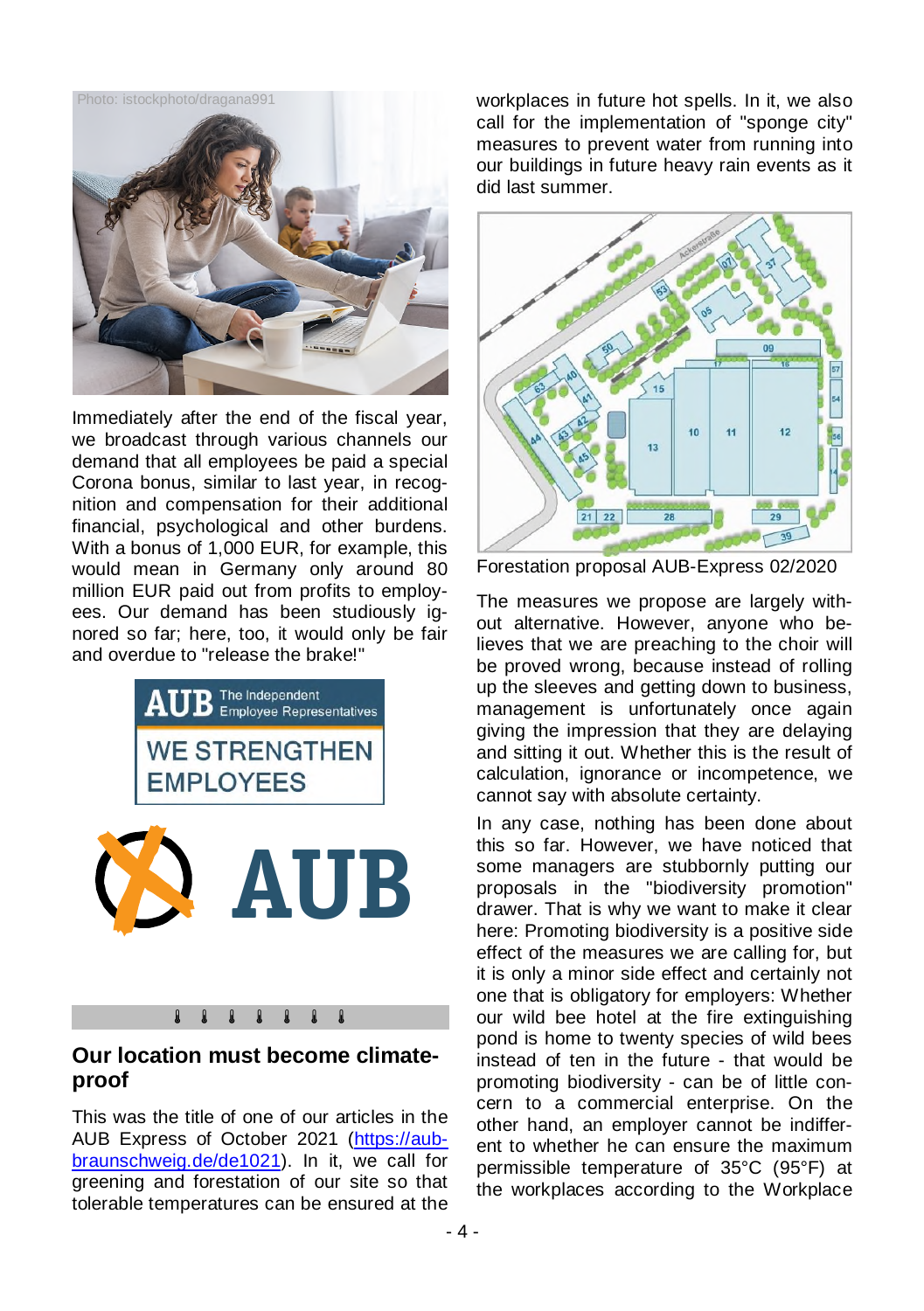Ordinance. However, we have heard from a reliable source the idea that employees could simply stay at home and work in their home office if it gets too warm in the offices on Ackerstrasse. That's how simple the world can be at Siemens....

We therefore hereby call on our management to immediately abandon its "head-inthe-sand policy" and now seriously address the issue of climate resilience at our locations: "Release the brake!"



### AUB AUB AUB AUB AUB

### **Why AUB?**

AUB works council members have been able to achieve quite a bit in recent years in addition to providing advice and support to many employees as part of their works council work. We want to show examples of this.

### **What were we able to achieve?**

### *Takeover of temporary workers*

As AUB, we have always been critical of the expansion of precarious temporary work in production, especially if the obligation to take over after 18 months of employment is also undermined by so-called project agreements. Through our criticism, we were able to achieve that it is now regularly checked whether temp workers can be taken over. The success rate of these reviews has been pleasingly high recently.

### *Free coffee at the vending machines*

We could not prevent the change of the cafeteria operator from former Selecta to the higher-priced Chicco di Caffè GmbH. However, our protest has led to the fact that since then, as a deal for approval, hot drinks have been offered free of charge at over 40 vending machines at the site. Click here for the map of the vending machines:

https://wse02.siemens.com/content/P0005375/WC MS3\_Downloads/Standorte/braunschweig/betriebs rat/Lageplan%20mit%20Kaffeeautomaten.pdf





*Payment of flexitime within the framework of the T-ZUG Agreement*

The employer wanted to pay out flexitime credits without overtime bonuses within the framework of the T-ZUG agreement without the consent of those affected. We in the works council prevented this and payment is now only made on a voluntary basis.

### *Job Ticket Subsidy*

For years, we in the works council have promoted the topic of mobility. Initially ridiculed, it is now recognized as an important issue and has received its own committee. In this context, we as the works council were able to enforce the job ticket subsidy.

### *Corona Special Bonus 2020*

We have repeatedly called on all parties involved on both the employer and works council sides to compensate employees for the difficult conditions and additional costs during the corona pandemic with an additional payment. For 2020, a corona bonus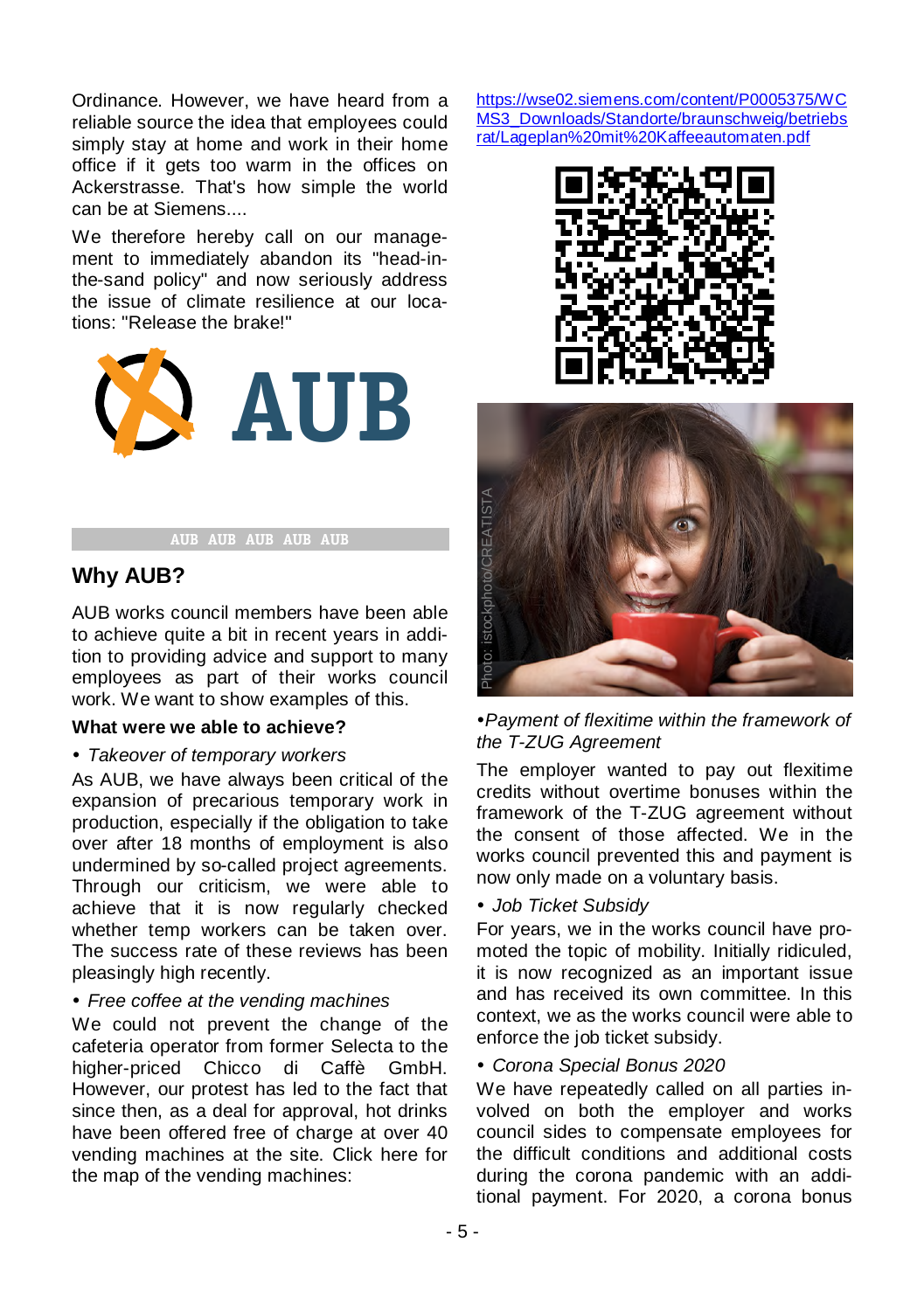was paid. For 2021, the employer is unfortunately still reluctant.

*Time4You - unfortunately not for Mobility*

The "Time4You" company agreement allows all Siemens AG employees greater flexibility with up to 20 additional days off. Unfortunately, we have not yet been successful with our demands for the adoption of this model in Siemens Mobility, but we are still working on it.

### **Our agenda for the new works council**

### *Prevent overload and frustration*

The moderate number of new hires despite the growing order intake is increasingly causing problems and leading to overload and frustration. This applies to all areas, from production to project management. As a works council, we must actively work to ensure that more people are hired and that we provide more training and offer dual study places. However, we must also become more attractive for skilled workers on the labour market in view of the shortage of skilled workers.



(You are welcome to interpret this photo with a high water level ambiguously, e.g. in the actual sense (see our "climate-proof" article on page 4) or in the figurative sense with regard to working volume/overload.)

### *Home office and new workplace design*

An important topic will be the implementation of the "New Normal". In addition to the design of the workplaces in the future, this also includes the handling and regulations of working time. We will fight to ensure that there is no unequal treatment despite the weak general works agreement on mobile working. We will also continue to fight for reimbursement of the additional costs of home office.

*Creeping know-how shift*

A shift in production, software development and engineering capacities to low-cost countries is unfortunately becoming increasingly necessary in view of the lack of skilled workers and age-related departures. However, this must not lead to a creeping shift of core know-how to low-wage countries. We want to secure our location in the long term. Therefore, we must take a close look at which technologies are being relocated or promoted to where.

### AUB AUB AUB AUB AUB

### **"Release the brakes" with the AUB**

### **Why should I vote for AUB?**

The AUB works council members pursue an independent and, above all, company-related approach. As with daily work, the 4-eyes principle should also apply to the works council. The aforementioned examples show how important it is that a "different pair of eyes" checks and evaluates the dominant party in the works council and pursues the companyrelated approach instead of simply implementing trade union ideas.

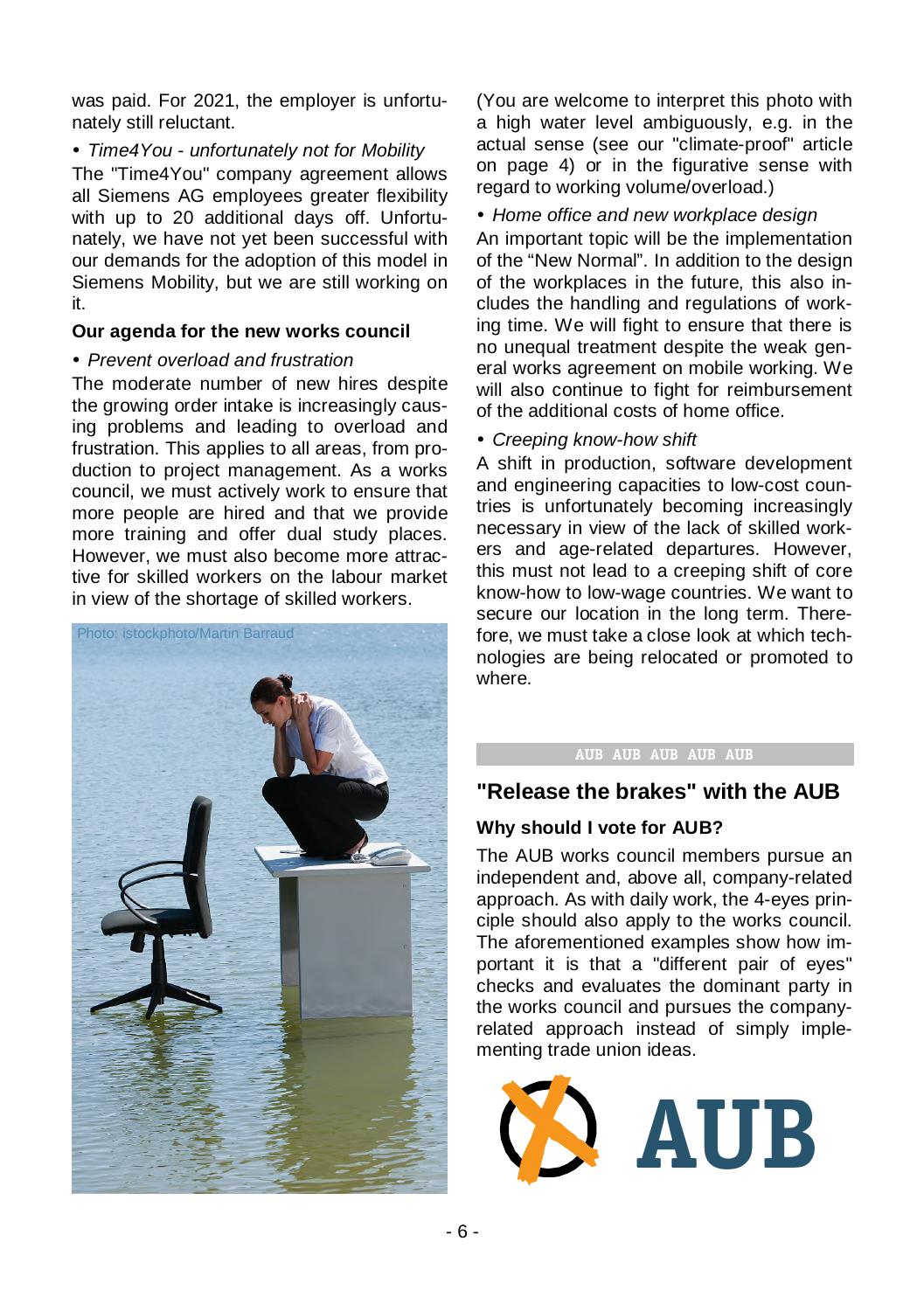### **Why should I become an AUB member?**

The AUB is an independent employee representation. Unlike traditional employee representations, the AUB is not based on ideologies.

**Legal protection**: The AUB knows its way around and advises neutrally, in more difficult cases also with the support of a lawyer specializing in employment law. In the event of a legal dispute, AUB membership offers employment and social court legal expenses insurance, with a free choice of lawyer for a small additional contribution.

**Successful operating policy** for the Braunschweig location: The top priority of the AUB works council members is to stand up for the interests of the workforce at our site. We ensure transparency and the protection of workers' interests - regardless of trade union doctrine.

**Personal advice and support**: We AUB works council members advise and support personally on site: honestly, competently and confidentially. The AUB works council members are representatives from all segments (from development to sales), but also from all levels (clerks, project managers and executives). In addition, a lawyer specializing in employment law is available to us at any time.



**Information**: We regularly provide independently researched information on operational topics (newsletter, AUB-Express, etc.).

All this for a monthly contribution of currently 18,- EUR (normal contribution with legal protection - reduced contributions for groups of people with reduced income). Compare for yourself. For more information, please see https://aub.de/mitgliedschaft/. There or on page 13, you will also find our application for membership form.



### **Old white men?**

Fifteen years ago, the "old white man" was not yet established in our linguistic usage as a (double-edged) phrase for preservers and abettors of patriarchal power structures. But even at that time, Supervisory Board Chairman Gerhard Cromme and CEO Peter Löscher agreed that many of the problems in the Siemens Group were due to a "too white, too German and too male" composition of management.

Subsequently, various key positions in top management were filled with women, but most of them left us again sooner than expected, including, recently, our labor directors Janina Kugel (AG) and Sabrina Soussan (SMO). Siemens has traditionally maintained strict silence about the motives behind such personnel changes in the management circle. Only a few business editors have tried their hand at an interpretation. This leaves the question unanswered as to whether the female managers have capitulated in the face of a largely immovable and, in some cases, toxic management culture. And do numerous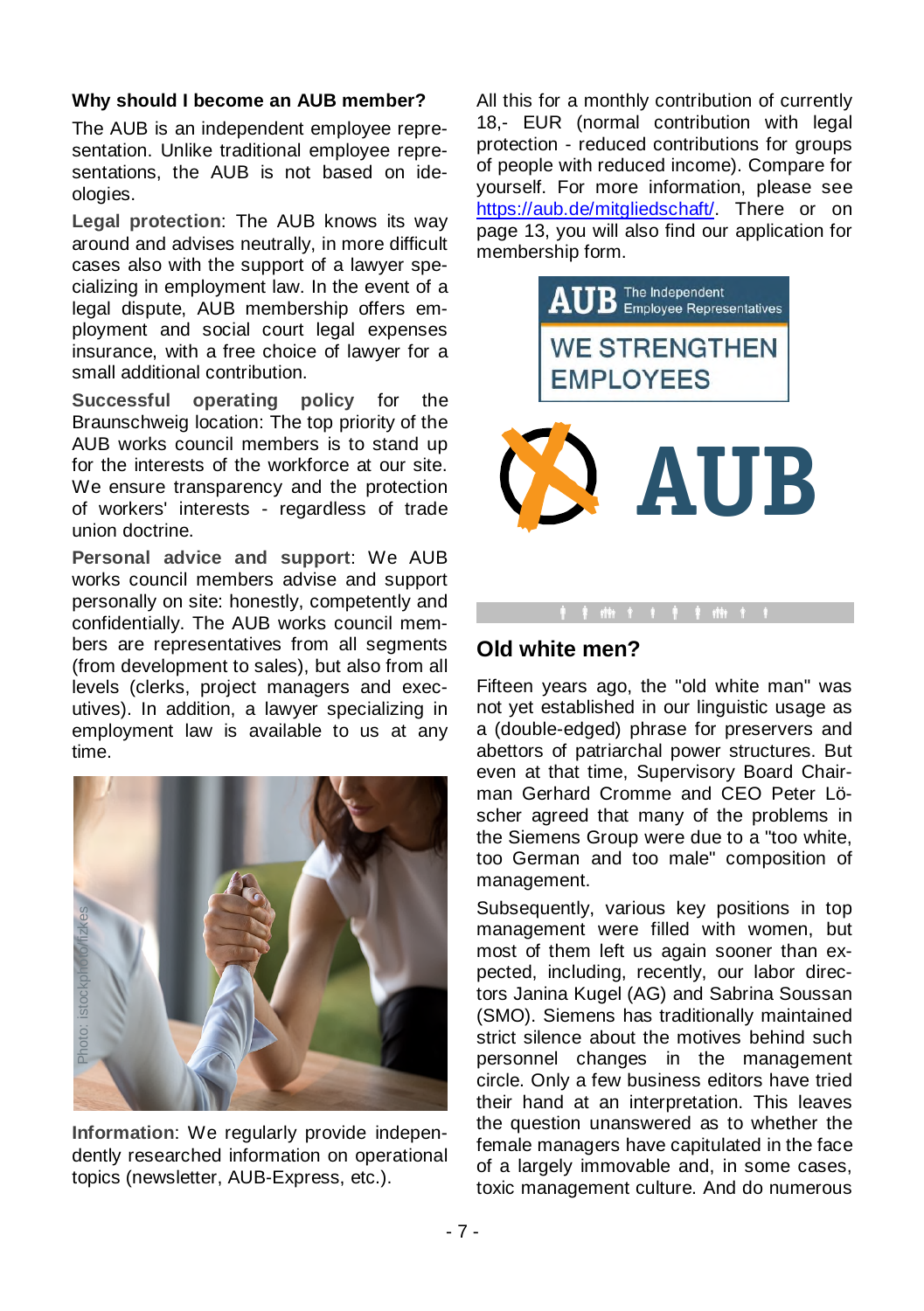talented women perhaps harbor corresponding presumptions, so that they do not even offer to apply for positions in top management? Is this possibly a fatal vicious circle/ deadlock preventing us from making a decisive breakthrough in our stagnant diversity promotion?



This vicious circle could only be broken with much more open communication. Critical and self-critical, but nevertheless cautious and appreciative openness for all parties concerned with regard to management culture, leadership behavior and personnel changes - this is not exactly one of Siemens' strengths, however. We also know examples of the sometimes mafia-like culture of silence in Braunschweig when a project manager was fired "overnight".

For the group leader level, the "leadership discussions" (which have unfortunately largely fallen asleep in the meantime) have largely confirmed a good management culture. But it is well known that the style of leadership at the higher management levels is getting rougher - a significant reason for this could be exaggerated and nevertheless mercilessly cascaded profit expectations. In any case, there seems to be a certain breeding ground for less positive management styles at the higher levels, which are then apparently gladly covered by the cloak of silence. In any case, the SGES employee survey Q1/2021 attests to clear potential for improvement in this area, with an approval rate of only 76% (Siemens-wide) for the statement "I see leadership role models in my environment". Probably not only the remaining 24% know the following four leadership types that need improvement:

### *The KPI Disciple*

If you want to determine the current weather, you can't be content with reading the barometer; instead, you should venture outside and take a look at the sky. It is much the same with many operational key performance indicators (KPIs). They usually only describe a very small section of the very complex operational events. Too much focus on KPIs often leads to pseudo-optimization or spurs the environment to pranks in order to trick the KPI system (see also our article below). Supervisors with little insight and know-how about their employees' activities often lean towards a very KPI-oriented leadership style, which is rather detrimental to their natural authority and thus to a healthy team climate.

### *The Fear Ruler*

This type should have died out long ago, because it is by far the most harmful - for an open error culture as well as for the asset of employees' mental health. But apparently, he still exists - and, according to recurring hints, even in the upper management of the Braunschweig site. However, those who do not want to write off their careers entirely as sufferers are more likely to escape from a fear-driven environment than to reveal themselves. An apparently self-protective system.



### *The Super Saver*

He exists preferably, but not only, in commercial roles: With maximum frugality, a super saver tries to optimize his economic figures. In doing so, he likes to confuse "cheap" and "value for money," underestimates the expenses for an exaggerated search for supposedly even more favorable solutions, and finds it extremely difficult to take into account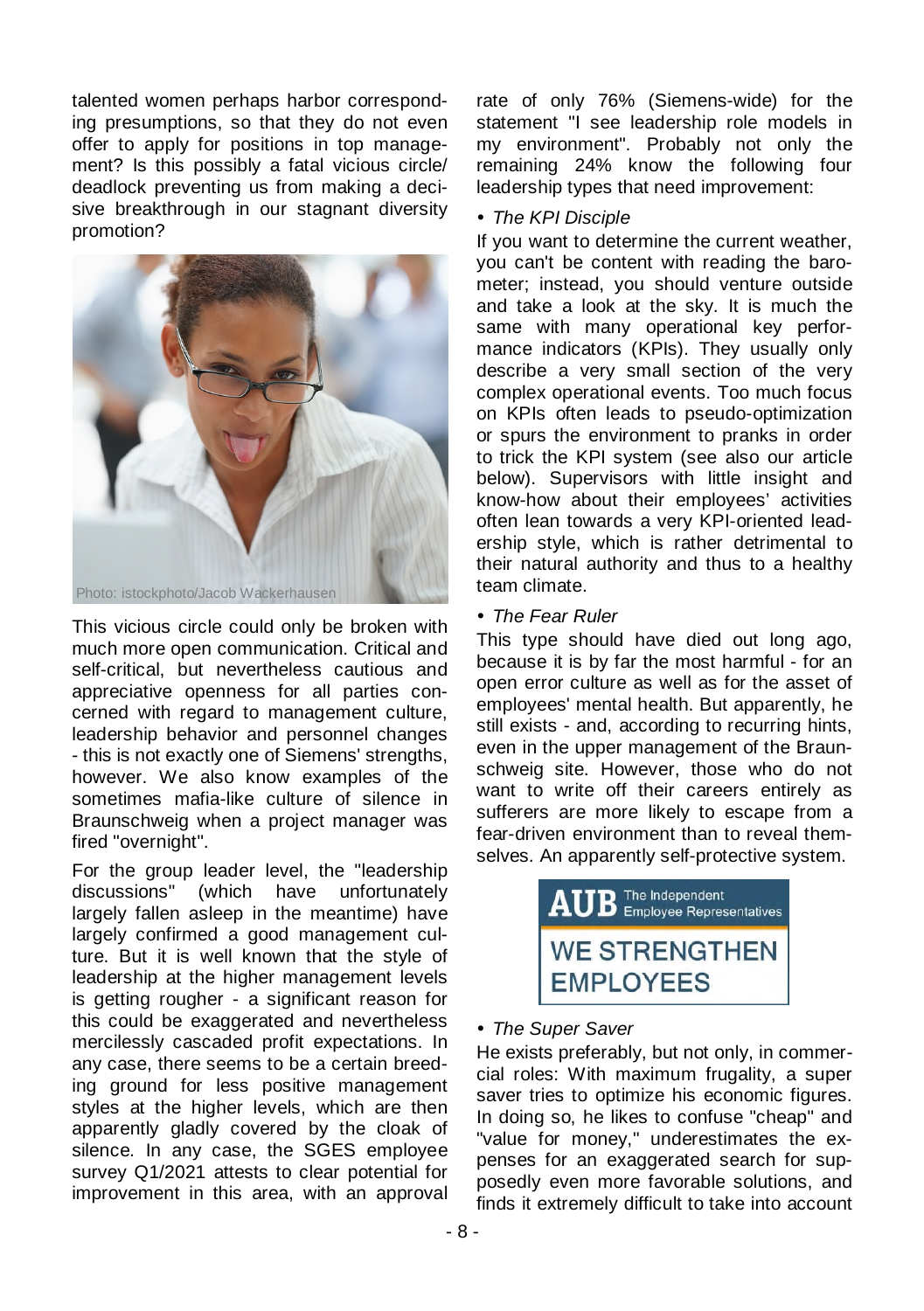soft factors such as employee satisfaction, employee health, or corporate image in his decisions. This kind of leadership style is hardly likely to win the respect and support of the team.

### *The Siemens Soldier*

The Siemens soldier is characterized by unconditional loyalty to the written and unwritten Siemens regulations. He tries to ignore inadequacies and need for improvement in the organization as far as possible. Especially the unwritten regulations are often interpreted even more narrowly in anticipatory obedience than the official governance officers might sometimes like. The Siemens soldier may be considered a largely harmless type of leader, but he is a major brake on overcoming the well-known organizational problems and on creating truly diversityfriendly conditions.



We were already on the right track with the instrument of "leadership discussions", so we are calling for a modernization and revival of this instrument. However, this alone will probably not be enough for the middle and upper management levels, because here we are not dealing with an unsolvable chickenand-egg problem, but the useful sequence sequence is this: First, the culture must be right at these levels. After that, we will be able to sustainably fill the relevant positions with diversity and, in particular, with women, which will ultimately lead to a consolidation of the positive culture. The recipes for this must come from the labor departments of Siemens AG and SMO. They must replace maledominated margin mania and its after-effects with empathy, trust, and cooperation: "Release the brake!"



### **Home Office: Co-determination undermined Weak negotiation results of the AG and SMO Central Works Councils**

In March 2021, Siemens AG concluded a General Works Agreement (so-called GBV) for mobile working with IG Metall in the General Works Council (GBR). We had identified various weaknesses (see also our AUB information on Yammer from March 2021), which were unfortunately also adopted in the GBV for Siemens Mobility.

The main shortcoming of the GBV for Siemens AG is the voluntary waiver of the legally prescribed co-determination - the decision-making power remains solely with the executives. However, a Siemens AG GBV does not automatically apply to Siemens Mobility GmbH, because it first has to be given passage in the Mobility GBR. Due to our criticism, the GBR management promised not to give passage to the GBV. After long negotiations, the GBV was revised and adopted for Siemens Mobility GmbH by the end of 2021. However, the result is devastating: the GBR made an effort but achieved nothing. A few nice warm words were added, but the content of our criticisms remains exactly the same. The managers still decide at their own discretion whether and to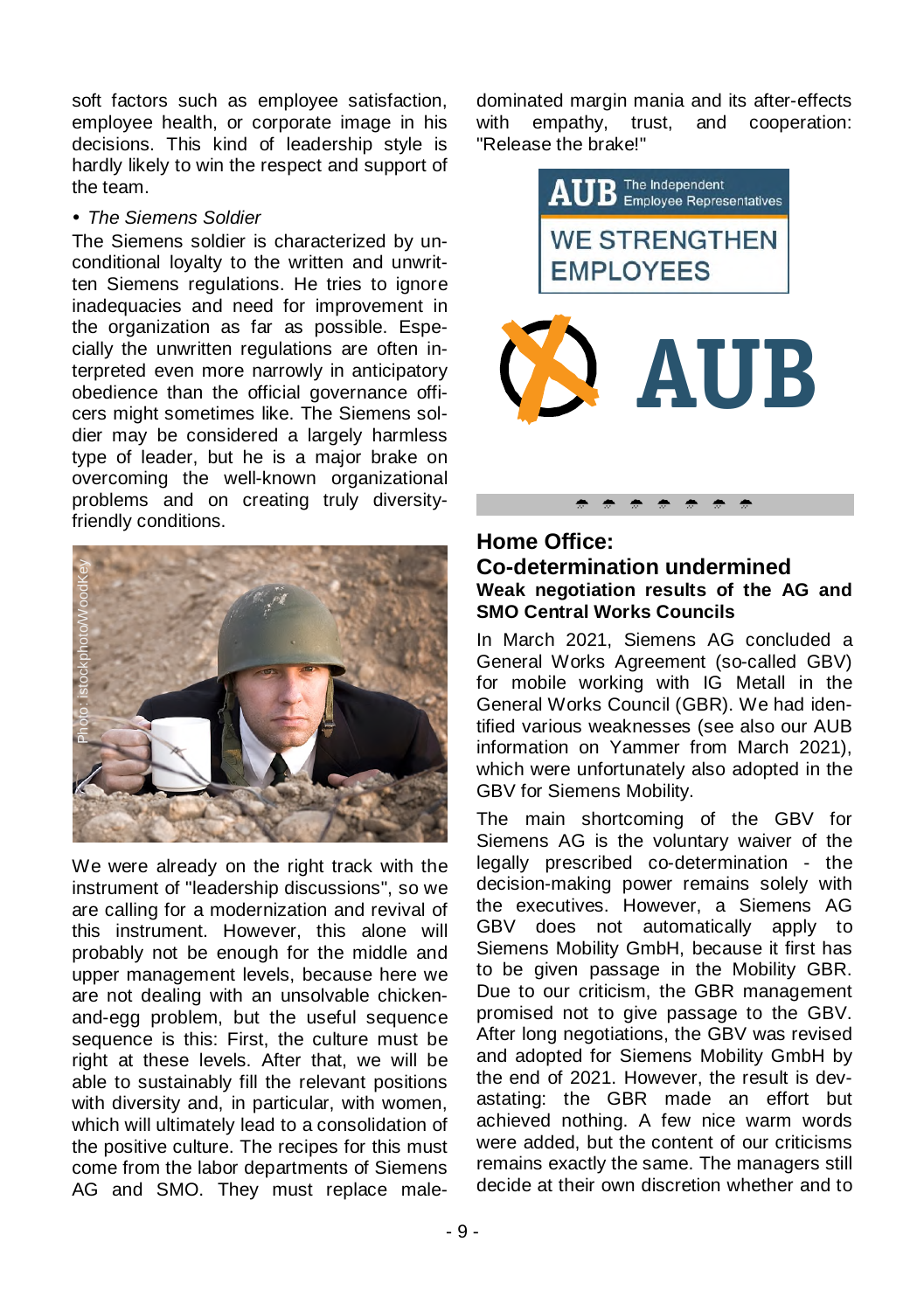what extent individual employees are allowed to work from home or not. In addition, there is no discussion of home office and related issues such as office equipment or reimbursement of infrastructure costs. There is thus a risk of unequal treatment, which can lead to resentment in the various departments, depending on the boss's taste. The works council's statutory right of co-determination for possible escalation and conflict resolution has been neatly undermined.

We are surprised at the lack of negotiating commitment on the part of the Siemens AG GBR on such an important issue as the organisation of the home office. On the other hand, it is of course one of the unwritten laws in the company that a regulation on the same issue in a subsidiary cannot be more employee-friendly than in the parent company. Therefore, we are not really surprised by the meaningless "negotiation success" of the SMO GBR. Nevertheless, the assertion that IG Metall and the other trade unions have no particular interest in the employees' spending a lot of time in the home office, in order to be able to better exert their political influence on the workforce with a high employee presence on site, is something we would rather assign to the realm of conspiracy theories.

Here is the link to the SMO GBV, if you want to read it for yourself. Only the last paragraph in chapter 3 has been modified.

https://siemens.sharepoint.com/teams/P0005 124/Anlagen\_zu\_MO\_HR\_RS/2022\_17\_GB V\_New%20Normal\_SMO.pdf



### **What is the minimum we would have wished for?**

- No unilateral decision-making authority for managers. This leads to unequal treatment of employees in the different departments. The resolution of conflicts by the works council as the representative of the employees' interests must be regulated!
- Clear regulation of the equipment in the home office regarding monitors, docking station, office chair (after all, the employer saves costs to a considerable extent by reducing the necessary space on site).
- Reimbursement of costs through e.g. an annual fixed rate for electricity, heating, etc.





As long as the definition of home office is legally and fiscally unresolved, the employer - who benefits from this state of affairs in terms of operating costs alone - must bear these additional costs.

At least it can be said that this time the GBR did not simply give passage. However, it's a pity that they didn't achieve anything. But now, the works council elections are coming up. The employees can then vote on who they trust to have the competence to negotiate with the employer.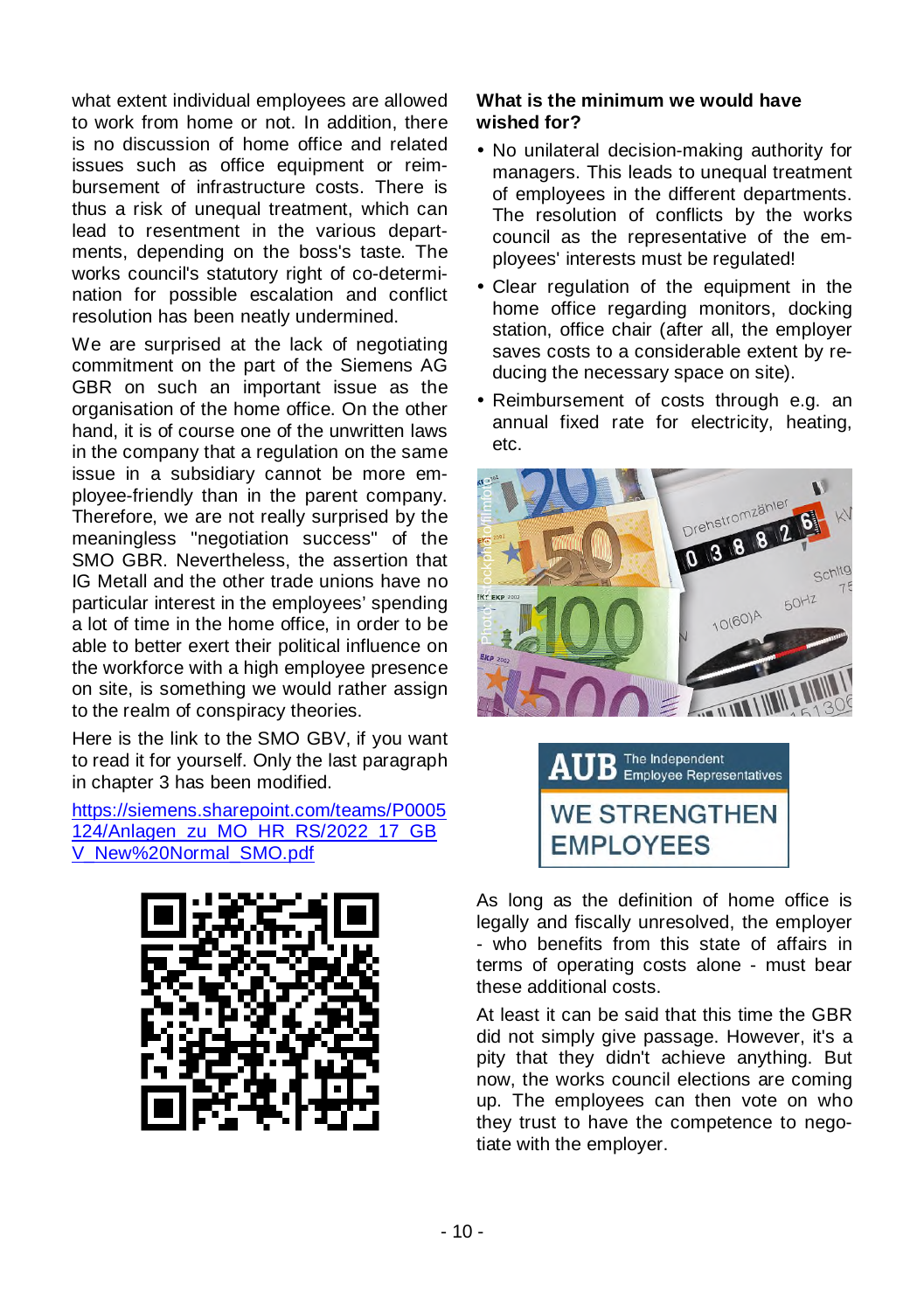

The feedback from the IG Metall base is also interesting, see the IG Metall publication "zügig" #90, quote: "Home office is also a workplace: ergonomics and technology are subject to the same requirements as in the office! The company must support the employees with the equipment." Unfortunately, warm words alone don't help. If IG Metall is not prepared to enforce these issues against the employer and does not dare to confront him, the employer can continue to do whatever he wants.

We therefore call on both central works council committees: Make use of Chapter 10 "Living Document" to renegotiate: "Release the brake"!



# **Staff shortage, but hiring hesitant**

We are winning many orders, and the project volumes are becoming increasingly larger. For years, we have had the strategic goal of keeping up with market growth and increasing our order intake. But we have been very slow to build up the personnel needed to do this. Now we are threatened with collapse.



For years, we have been pursuing the goal of not only participating in the market growth of signalling technology, but also increasing our own market share; we are "hungry" - and this makes us very successful. However, it must also be possible to complete the projects we have won. At the same time, due to the age structure at the location, we are threatened with a significant bloodletting in many areas over the next five years. Unfortunately, the management - driven by the constant expectation of profit increases - has been very hesitant in agreeing to new hires. This far too simplistic headcount philosophy and stinginess is now driving us into the ground. Approved new positions can hardly be filled with qualified staff because of the shortage of skilled labour. We are now lucky if we find and hire skilled labour in India or elsewhere in the world so that the workload here in Braunschweig does not increase even further. We are threatened with collapse if we do not finally recruit on a broader front, but also offer training positions. In order to attract skilled labour, we have to be an attractive location. In addition to salaries, what is expected nowadays are exciting tasks, a high degree of personal responsibility, and future prospects. An attractive, modern workplace design including an open home office arrangement is also part of it.



The already existing overload among many professionals quickly leads to a culture of finger-pointing instead of good cooperation. This increases the risk of non-conformance costs , and project milestones are no longer met. People are quick to look for who is to blame instead of looking ahead to how we can do it together. But this only leads to more frustration, the motto "He who does nothing, does nothing wrong" is spreading. We must get away from that. All of us, i. e. management, executives, works council and employees, must work to ensure that we at Siemens Braunschweig can successfully implement the current and upcoming projects.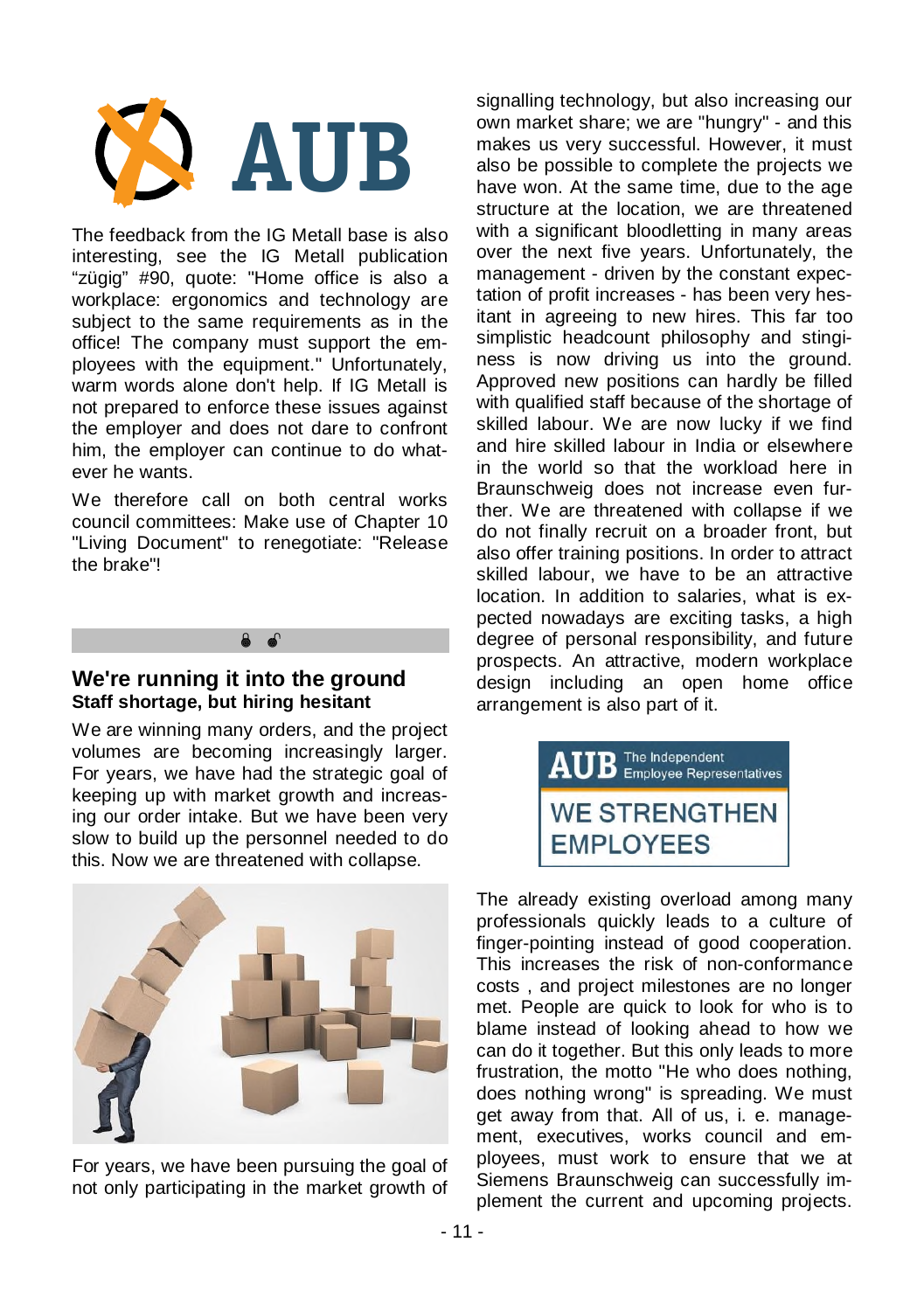But first of all, the management should "release the brakes".



### **Participatory action "Release the brakes**

Almost all the articles in this AUB Express edition give concrete examples of where the company should "release the brakes" for its own benefit and that of the employees. We would also be happy to take your examples and, if possible, concrete suggestions on this and forward them (anonymized, of course) to possible decision-makers or the entire works council as a "more powerful mouthpiece". Send us your ideas at the specially created e-mail box feedback@aub-braunschweig.de.

### 

### **mfG ESG-KPI-DEGREE**

Have you ever wondered why your digital learning hours are suddenly shown on your personal intranet home page? You can find the solution in the Siemens AG Sustainability Report 2021 on page 13: According to the "ESG Ambition" No. 12 in the "DEGREE" framework, the digital learning hours of Siemens employees are to be doubled by 2025.

That's all Greek to you? Don't worry, you're not alone in this, and we're happy to provide a little translation help here: ESG ambitions are nothing more than key performance indicators (KPIs) for environmental (E), social (S) and responsible business practices (G for governance).

And "DEGREE" stands for Decarbonization, Ethics, Governance, Resource efficiency, Equity and Employability.

Even if you haven't yet developed an allergy to forever new program names, acronyms, and other lofty word concoctions in from the management kitchen, the sustainability report remains a difficult lump to digest. But the contents are too valuable to be understood only by analysts and academics. The essentials should therefore be made known to the workforce in a language that is easy to understand. Instead of KPI satisfaction, they should create an appetite for committed participation: "Release the brake!"



Meanwhile, some employees have proven that Till Eulenspiegel's genes can still be traced in the Braunschweig region and that the Global Learning Portal is quite easy to trick:

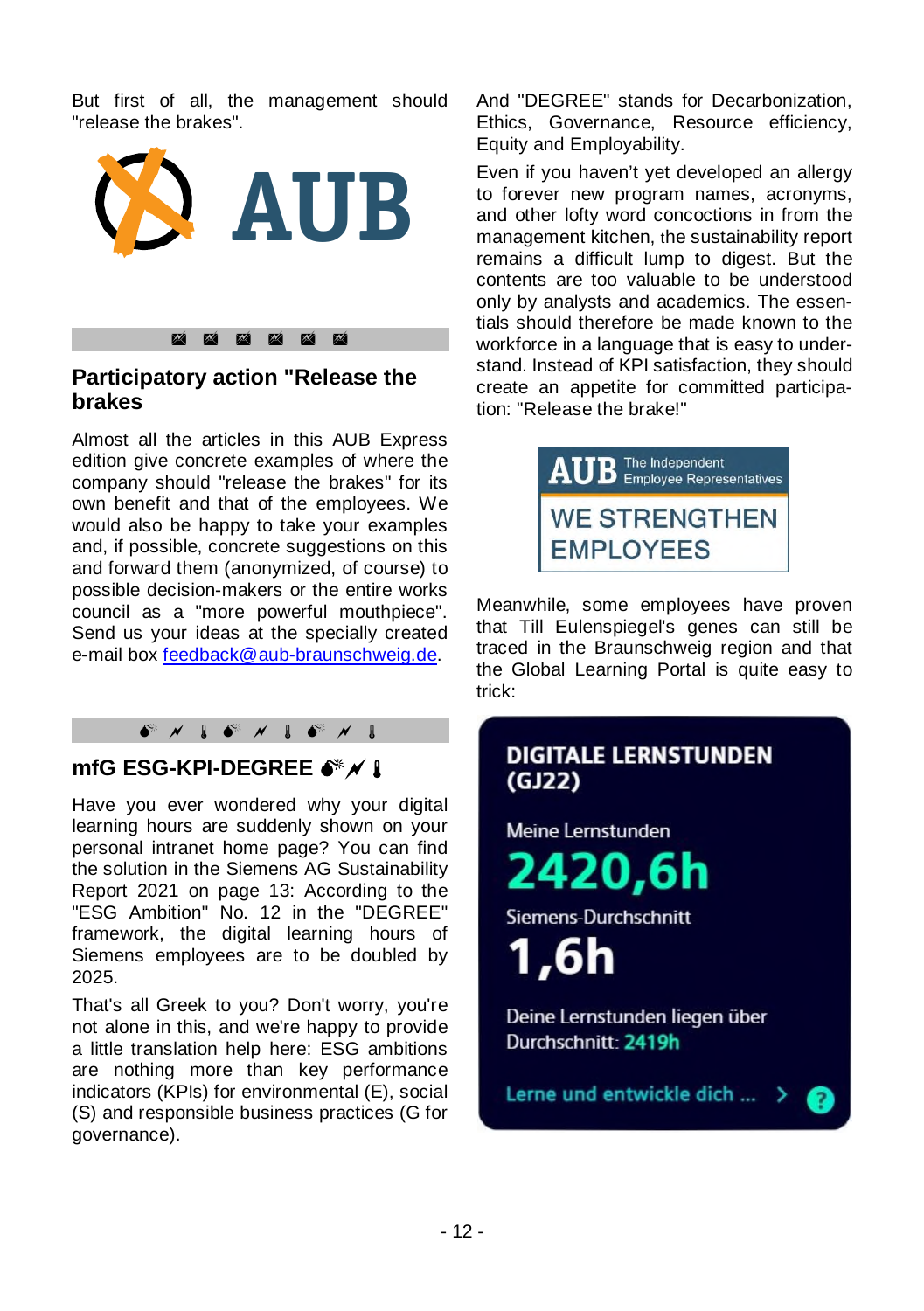please copy and send by mail, fax or e-mail to:

 Arbeitsgemeinschaft Unabhängiger Betriebsangehöriger e. V. (AUB) - Bundesgeschäftsstelle - Frauentorgraben 67 90443 Nürnberg

- 0911/2 87 08-0  $\equiv 0911/28708-20$ service@aub.de
- www.aub.de

AUB The Independent **WE STRENGTHEN** 

**EMPLOYEES** 

a writable pdf file is also offered under https://aub.de/mitgliedschaft/

## **Application for membership**

Please fill in in block letters! Please mark with a cross  $\boxtimes$  ! recruited by

| Surname, first name                                                                                                                                                                                                                                                                                                                                                                                                                                            |                      |                                                                |  |  |  |
|----------------------------------------------------------------------------------------------------------------------------------------------------------------------------------------------------------------------------------------------------------------------------------------------------------------------------------------------------------------------------------------------------------------------------------------------------------------|----------------------|----------------------------------------------------------------|--|--|--|
| Street, house number                                                                                                                                                                                                                                                                                                                                                                                                                                           |                      |                                                                |  |  |  |
| Place of residence<br>Zip code                                                                                                                                                                                                                                                                                                                                                                                                                                 |                      |                                                                |  |  |  |
| Mobile no.                                                                                                                                                                                                                                                                                                                                                                                                                                                     | Telephone            | $\square$ business<br>$\square$ private                        |  |  |  |
| E-mail address                                                                                                                                                                                                                                                                                                                                                                                                                                                 | Date of birth        | Gender<br>$\square$ various<br>$\square$ female<br>$\Box$ male |  |  |  |
|                                                                                                                                                                                                                                                                                                                                                                                                                                                                |                      |                                                                |  |  |  |
| Company/address                                                                                                                                                                                                                                                                                                                                                                                                                                                | Industry, e.g. trade |                                                                |  |  |  |
| □ Works Council<br>□ Staff Council<br>I am active in<br>□ Youth Representative<br>□ Representative for the severely disabled<br>$\Box$ and a set of $\Box$                                                                                                                                                                                                                                                                                                     |                      |                                                                |  |  |  |
| $\Box$ Normal contribution<br>$\Box$ Pensioner, job seeker<br>□ Trainee, student, part-time employee<br>$\square$ on maternity/parental leave<br>□ Part-time employee under 20 hours per week □ in family care leave<br>until expected:                                                                                                                                                                                                                        |                      |                                                                |  |  |  |
| The monthly membership fee is $\epsilon$<br>Date of entry:<br>□ yes □ no<br>Membership is to include labor court and social court legal protection:<br>Membership is to include 24-hour accident insurance:<br>□ yes □ no<br>Membership shall include affiliation to the Siemens Mobility Braunschweig company AUB group:<br>□ yes □ no<br>Payment will be made monthly. I agree to have the membership fees debited from my account until revoked in writing. |                      |                                                                |  |  |  |
| <b>IBAN</b>                                                                                                                                                                                                                                                                                                                                                                                                                                                    |                      | <b>BIC</b>                                                     |  |  |  |
| I acknowledge the statutes of AUB e. V. and agree that AUB e. V. may store personal data about me for the purpose of<br>member care and for the fulfillment of its statutory tasks and pass them on to the responsible legal protection insurance<br>carrier (Art. 6 Para. 1a DSGVO) or that I wish to receive important communications and information from AUB e. V. by<br>e-mail without an electronic signature ( $\S$ 6.2, $\S$ 23 of the statutes).      |                      |                                                                |  |  |  |
| Place                                                                                                                                                                                                                                                                                                                                                                                                                                                          |                      | Date                                                           |  |  |  |
|                                                                                                                                                                                                                                                                                                                                                                                                                                                                |                      |                                                                |  |  |  |
| Signature                                                                                                                                                                                                                                                                                                                                                                                                                                                      |                      |                                                                |  |  |  |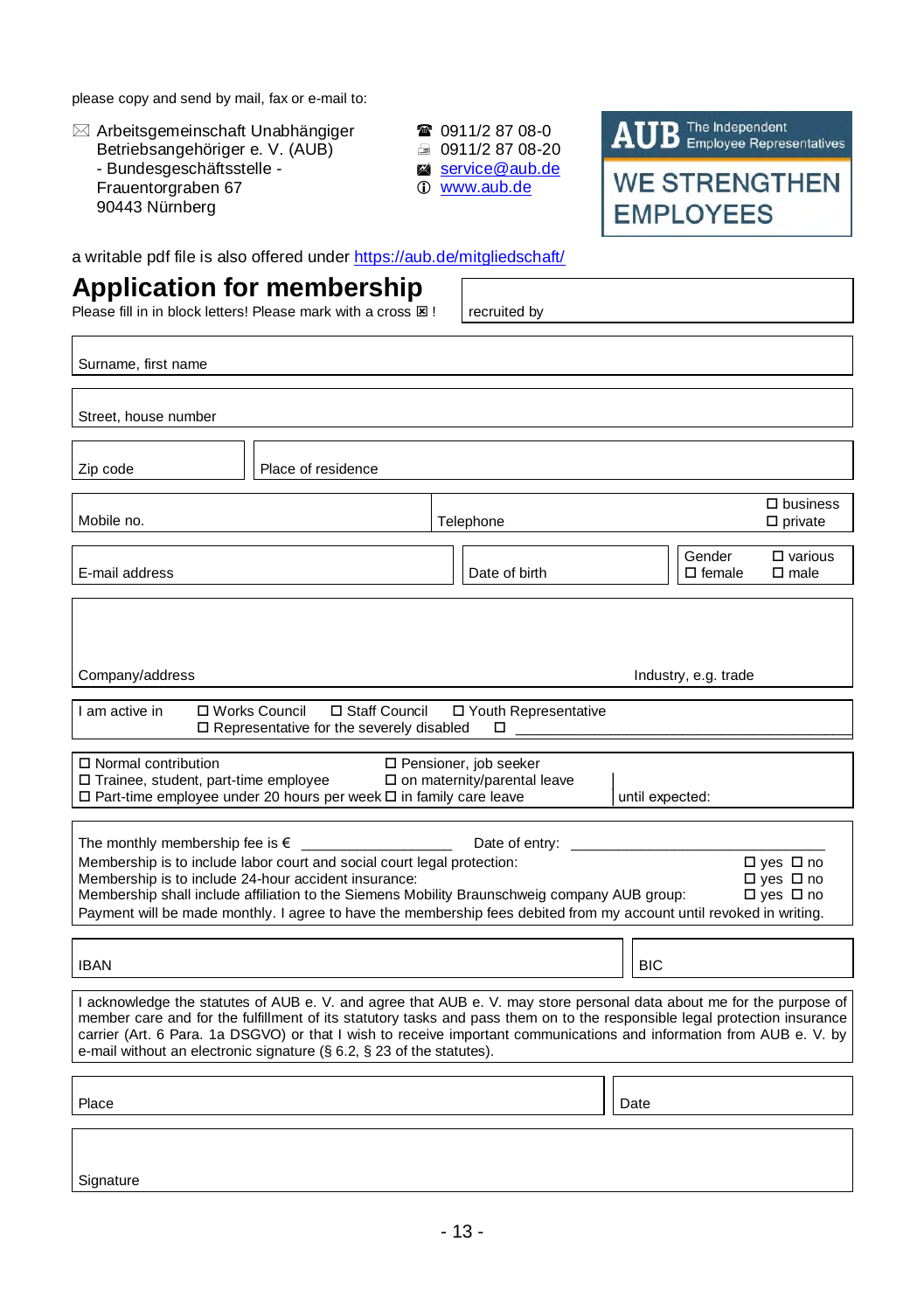





### **Making the "New Normal" employee-friendly**

- Give employees a strong say in the choice of work location (on-site/at home/desk sharing)
- Regulating the company's contribution to the workplace at home
- Regulate accessibility and do not let it get out of hand
- No mandatory splitting of daily working hours for widely spread meetings
- Life work-time accounts
- Night shift for over 57-years-olds only on a voluntary basis
- More flexible options for reducing and increasing working hours
- Provision of stress-free IT ("IT well-being") and further development of digital collaboration



### **Making the sites future-proof**

- Critical attention to COBRA and portfolio shifts
- Critical attention to work/service contracts and temporary work
- More permanent hires, more takeovers of temporary staff and student workers
- No further outsourcing of central services (e.g. canteen)
- Ensure transfer of know-how through early succession planning
- Training in accordance with the needs of our location and young people instead of central "ivory tower principles"
- Establishment of a two-year apprenticeship program (opportunity for young people and suitable for our production, leading to a lower fluctuation)
- Making sites climate-proof (tolerable workplace temperatures even in hot summers, flood prevention)



### **Socio-political role model and pioneer role**

- Equal opportunities for men and women in all roles and at all levels
- Equal pay
- Fair pay for our canteen employees in line with collective wage agreement
- Dignified treatment of temporary workers instead of systematic circumvention of the obligation to take them on after 18 months
- Corporate communications in German and English
- Sustainability policy without "selling indulgences" and fraudulent labeling
- For people and the environment: ecological redesign of company premises, e.g. greening and forestation, application of "sponge city" measures
- Introduction of job bikes (leased bikes with salary conversion)
- Reinstatement of an addiction counselor
- Modular meal composition in the cafeteria according to individual personal, health and cultural requirements
- Expand health services again (Siemens health spa, on-site physiotherapy, etc.)

### ZERO **Our company must become even safer**

- More heart and soul and commitment in EHS policy
- Consistent ZeroHarm strategy against occupational and commuting accidents
- Protection of mental health (e.g. consistent substitute regulation against overload and burn-out)